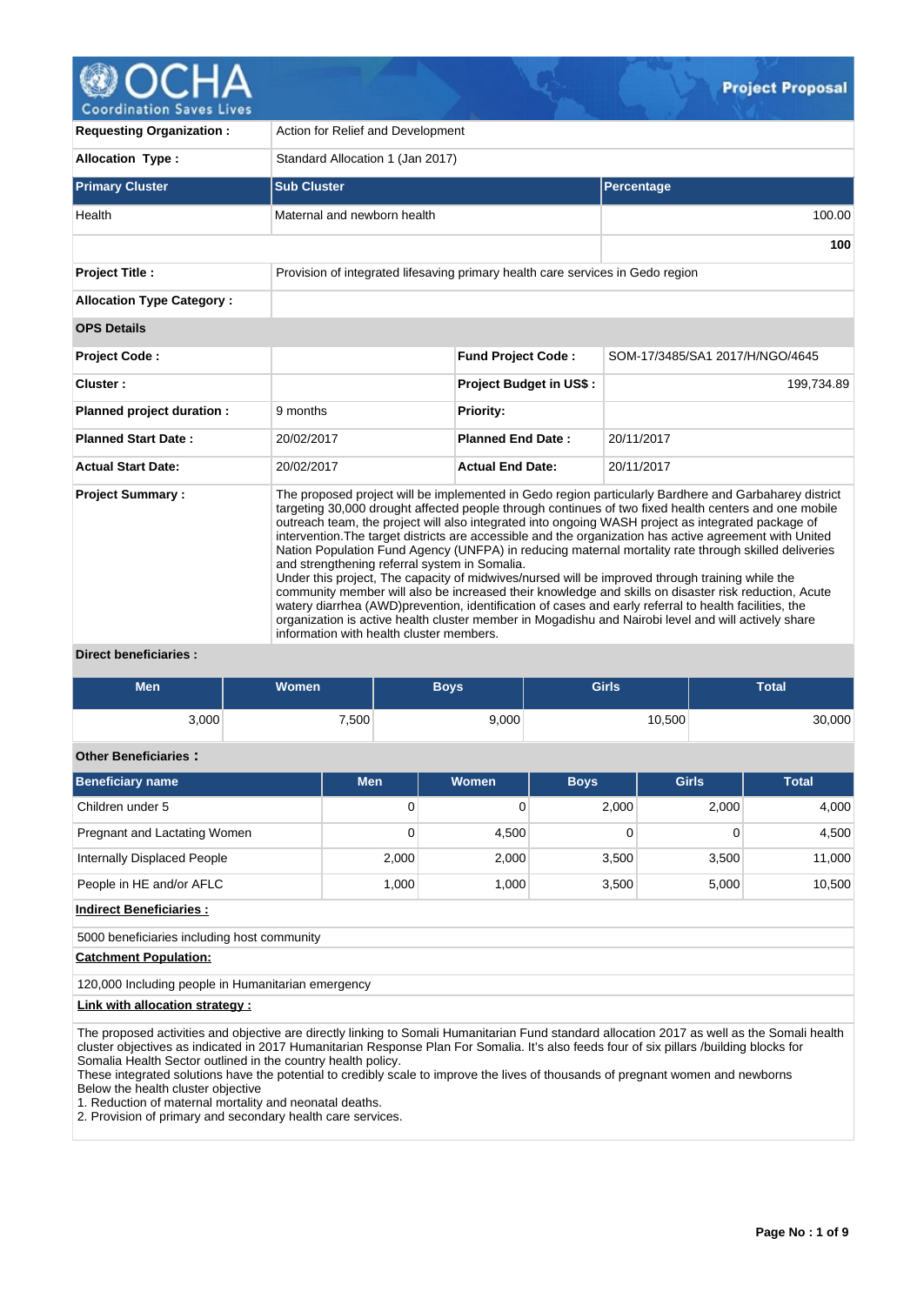#### **Sub-Grants to Implementing Partners :**

| <b>Partner Name</b>                                    |                             | <b>Partner Type</b>     |                             | <b>Budget in US\$</b> |  |  |  |  |
|--------------------------------------------------------|-----------------------------|-------------------------|-----------------------------|-----------------------|--|--|--|--|
|                                                        |                             |                         |                             |                       |  |  |  |  |
| Other funding secured for the same project (to date) : |                             |                         |                             |                       |  |  |  |  |
|                                                        | <b>Other Funding Source</b> |                         | <b>Other Funding Amount</b> |                       |  |  |  |  |
|                                                        |                             |                         |                             |                       |  |  |  |  |
| Organization focal point:                              |                             |                         |                             |                       |  |  |  |  |
| <b>Name</b>                                            | <b>Title</b>                | Email                   |                             | Phone                 |  |  |  |  |
| Siyad Guleid                                           | Acting program Manager      | guleid@actionrelief.net | +252616990444               |                       |  |  |  |  |
| <b>BACKGROUND</b>                                      |                             |                         |                             |                       |  |  |  |  |

#### **1. Humanitarian context analysis**

The Humanitarian situation in Somalia including Gedo region is currently classified as being at critical where millions of people are in need of humanitarian assistance (quarterly are women and girls between 15-49 years), The country has significant high maternal mortality 732 per 100,000 live births, high newborn mortality 94 per 1000 live births. The health situation in the target districts reflects the critical situation of most of South Central Somalia where the delivery of health services has been deeply affected by the long crisis and the security problem..As of epidemiological week 3, the AWD/Cholera outbreak in Somalia continues to increase in with more cases being reported from 33 districts in 5 south central regions of the country

Acute malnutrition has worsened and remains high in many parts of Somalia. Results from 28 separate nutrition surveys conducted between June and July 2016 by FSNAU and partners among rural and internally displaced populations across Somalia indicate that an estimated 193,200 children under the age of five are acutely malnourished, including 36,900 who are severely malnourished and face increased risk of morbidity and death. Global Acute Malnutrition (GAM) prevalence is above the Critical threshold (15%) in 14 out of 28 rural and displaced population groups surveyed. Severe Acute Malnutrition (SAM) is Critical (4.0-5.6%) in 7 out of 28 rural and displaced population groups surveyed.To avail these, ARD is proposing to cover the need of sexual reproductive health services in line with minimum initial services package for reproductive health in humanitarian setting and linking to development aspect, e,g restoring the capacity of communities and local authority to respond to disaster and improve their knowledge on birth spacing and demand creation.

ARD is also proposing to scale up two fixed health facilities and one mobile clinic targeting 30,000 drought affected people (3000 men ,7500 women ,9000 boys and 10500 girls ) in Gedo region with equal access to boy, girls, men and women

#### **2. Needs assessment**

According to FSNU report, Approximately 1,096,000 people face Crisis (IPC Phase 3) and 43,000 more people will be in Emergency (IPC Phase 4) across Somalia through December 2016. According to the latest findings from a countrywide seasonal assessment. Additionally, 3.9 million people are classified as Stressed (IPC Phase 2) through the end of the year, bringing the total number of people facing acute food insecurity across Somalia to five million. Compared to six months ago, these figures represent an increase of approximately 20 percent in the number of people in IPC Phases 3 and 4 and a five percent increase in the number of people in IPC Phase 2.

ARD field staff conducted rapid assessment in January 2017 , during the assessment all groups were consulted and actively participated in needs assessments and design-making to meet the needs of young and old, male and female, and ensure that all have equal access to the health care services, according to assessment report , access to the essential services is limited due to the limited infrastructures and health services in the hosting communities as well as lack of awareness by IDPs, increase displacement caused overcrowding, the majority of disease reported include infection , anemia, AWD and malaria, sexually transmitted infections including HIV increased; pregnant women are in need of clean and safe deliveries , the facilities under staffed with limited capacity , the funding gaps exists across the region , furthermore, the Joint health and nutrition programme JHNP which was supporting few health expired and there is no clear direction and existing strategies to cover the need and continues the services , this has caused mass displacement of population to urban cities to seek for health care and the communities has limited purchasing power to buy medicines.

The gaps identified through the assessment include delay in care seeking which being influenced by status of women in the target communities related to social and cultural factors including decision of when to seek care and how to seek care for pregnancy complications where men can influence this decision. This is why this project also addresses men as beneficiaries to be trained and motivated to improve health seeking behavior

ARD is also proposing to scale up two fixed health facilities and one mobile clinic to cover health needs of 30,000 drought affected people (3000 men, 7500 women, 9000 boys and 10500 girls) in Gedo region with equal access to boy, girls, men and women ARD is very active in coordination with other Humanitarian organizations, particularly Cluster level where ARD is very active specially health and WASH.

#### **3. Description Of Beneficiaries**

30, 000 population who are in dire need of life saving health services in Gedo region.(including 3000 men ,7500 women ,9000 boys and 10500 girls )

The beneficiaries include host communities and IDPs, and particularly vulnerable communities, they include boys, girls, men and women at target districts

#### **4. Grant Request Justification**

The geographic locations of this project are recommended by health clusters for priority interventions. The proposed activities will improve the access to emergency health services of children and women, build resilience of the local communities.

The planned interventions Focus is on immediate life-saving response e.g provision skilled services to pregnant women , prevention and response to AWD/Cholera. these activities definitely contributes to Somalia health cluster objective 1 and objective 2. The project also in response to the worsening drought conditions in Somalia.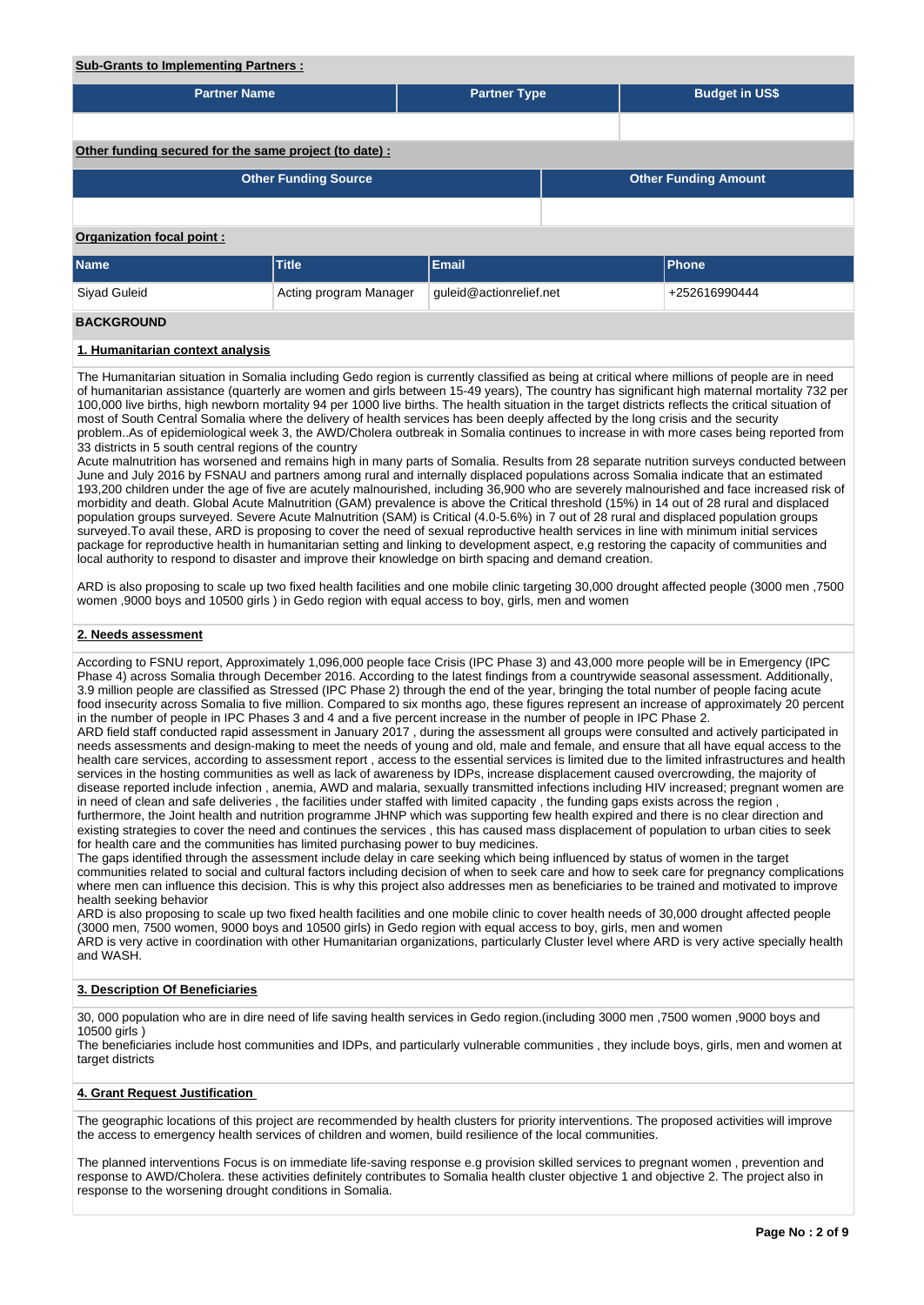## **5. Complementarity**

Ongoing maternal health care services, WASH and Education project in Gedo region

The project will compelement on the following

1. Health system support for emergency response to pregnancy and child birth complications in IDP settlements and host communities in Gedo region in partnership with UNFPA

2.Emergency Prevention and Response to sexual violence and other forms of Gender Based Violence in Gedo region.

3. Emergency WASH services to affected people in Gedo Region

#### **LOGICAL FRAMEWORK**

#### **Overall project objective**

To provide emergency lifesaving primary health care services to drought affected people (with equal access to women, girls, boys and men) in Bardhere and Garbaharey in Gedo Region.

| <b>Health</b>                                                                                                                                                                                       |                                                 |                                 |
|-----------------------------------------------------------------------------------------------------------------------------------------------------------------------------------------------------|-------------------------------------------------|---------------------------------|
| <b>Cluster objectives</b>                                                                                                                                                                           | <b>Strategic Response Plan (SRP) objectives</b> | <b>Percentage of activities</b> |
| Improved access to essential lifesaving<br>health services (quality primary and<br>secondary health care) for crisis-affected<br>populations aimed at reducing avoidable<br>morbidity and mortality | Somalia HRP 2017                                | 50                              |
| To contribute to the reduction of maternal<br>and child morbidity and mortality                                                                                                                     | Somalia HRP 2017                                | 30                              |
| Strengthened and expanded early warning<br>disease detection to mitigate, detect and<br>respond to disease outbreaks in a timely<br>manner                                                          | Somalia HRP 2017                                | 20                              |

**Contribution to Cluster/Sector Objectives :** The project activities and objectives will contribute to Somalia health cluster objectives , the selected interventions include provision of skilled deliveries in health facilities ,increase uptake of life saving intervention like vaccination of children under five which absolutely contributes reduction of maternal and child morbidity and mortality in Somalia.

The Somali health cluster objectives are :

1,Reduction of maternal and child morbidity and mortality in Somalia

2, Improved access to essential lifesaving health services both primary and secondary

### **Outcome 1**

30,000 ((3000 men ,7500 women ,9000 boys and 10500 girls) of affected persons in drought/AWD affected districts in Gedo region through one mobile clinic and two health centers with equal access to boys,girls ,women and men

### **Output 1.1**

#### **Description**

Improved availability and accessibility of primary health cares services to affected people in Garbaharey and Bardhere districts through scaling up of two health facilities and one mobile clinic

#### **Assumptions & Risks**

Delays of funds

#### **Activities**

**Activity 1.1.1** 

#### **Standard Activity : Primary health care services, consultations**

Scale up two health facilities and one mobile clinic to cover the health needs of 30,000 affected people (3000 men ,7500 women ,9000 boys and 10500 girls) with equal access to women, girls, boys and men in Garbaharey and Bardhera Districts

One heath center in Bardhera and one health center and mobile clinic in Garbaharey district

#### **Activity 1.1.2**

#### **Standard Activity : Immunisation campaign**

Conduct immunization services to estimated 4000 children under five in Garbahareyd Bardhera districts

#### **Activity 1.1.3**

#### **Standard Activity : Primary health care services, consultations**

Provide Antenatal and postnatal care services to 4500 pregnant and lactating women in Garbaharey and Bardhera districts **Indicators**

|                   |                                                                       |                                                                                                  |            | End cycle beneficiaries |  | End<br>cycle  |
|-------------------|-----------------------------------------------------------------------|--------------------------------------------------------------------------------------------------|------------|-------------------------|--|---------------|
| Code              | <b>Cluster</b>                                                        | <b>Indicator</b>                                                                                 | <b>Men</b> | Women   Boys   Girls    |  | <b>Target</b> |
| Indicator 1.1.1   | Health                                                                | Number of outpatient consultations per person per<br>year (attendance rate or consultation rate) |            |                         |  | 30,000        |
|                   | Means of Verification: HMIS report, monthly reports, photos, register |                                                                                                  |            |                         |  |               |
| Indicator $1.1.2$ | Health                                                                | Number of children immunized                                                                     |            |                         |  | 4.000         |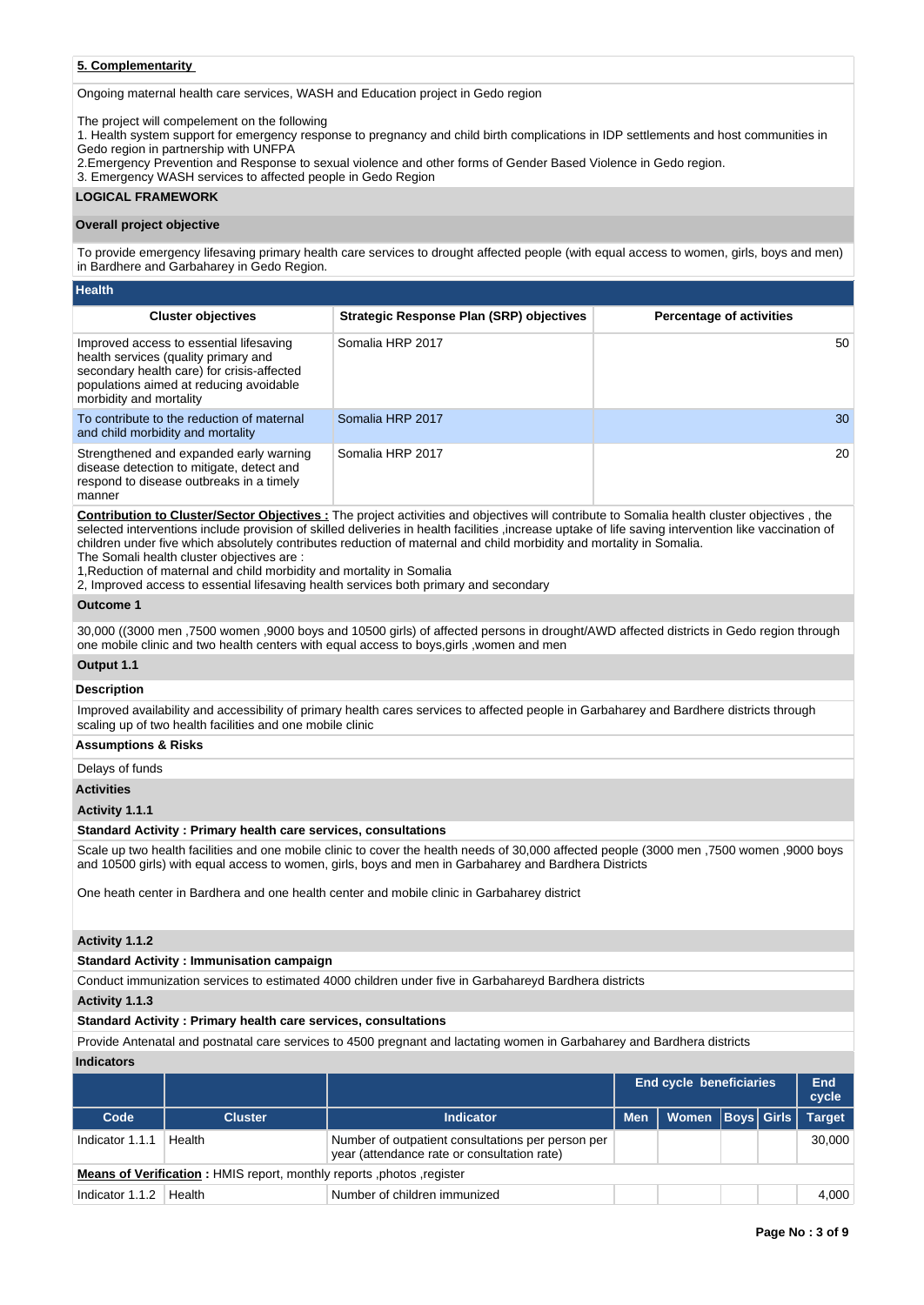| <b>Means of Verification: Register, reports</b>                                                          |                                                       |  |  |  |  |  |       |  |  |
|----------------------------------------------------------------------------------------------------------|-------------------------------------------------------|--|--|--|--|--|-------|--|--|
| Indicator $1.1.3$ Health<br>Number of PLW receiving Services                                             |                                                       |  |  |  |  |  | 4,500 |  |  |
|                                                                                                          | Means of Verification : ANC register, reports, photos |  |  |  |  |  |       |  |  |
| Output 1.2                                                                                               |                                                       |  |  |  |  |  |       |  |  |
| <b>Description</b>                                                                                       |                                                       |  |  |  |  |  |       |  |  |
| Improved Capacity of 20 national staff and 400 community members through training and awareness campaign |                                                       |  |  |  |  |  |       |  |  |
|                                                                                                          | <b>Assumptions &amp; Risks</b>                        |  |  |  |  |  |       |  |  |

#### **Activities**

#### **Activity 1.2.1**

#### **Standard Activity : Awareness campaigns and Social Mobilization**

Organize community awareness sessions on service utilization, Acute water diarrhea /cholera prevention and health service utilization targeting 400 beneficiaries .this will be conducted by mobile clinic

#### **Activity 1.2.2**

#### **Standard Activity : Incentive for Health workers**

Provide training for 20 staff(Male , 10 female) on Basic emergency obstetric care guideline in Garbaharey and Bardhera districts **Indicators**

|                                                                   |                                                                    |                                                                                                                                                                                                   |            | <b>End cycle beneficiaries</b> |  |                   | End<br>cycle  |  |  |  |
|-------------------------------------------------------------------|--------------------------------------------------------------------|---------------------------------------------------------------------------------------------------------------------------------------------------------------------------------------------------|------------|--------------------------------|--|-------------------|---------------|--|--|--|
| Code                                                              | <b>Cluster</b>                                                     | <b>Indicator</b>                                                                                                                                                                                  | <b>Men</b> | <b>Women</b>                   |  | <b>Boys</b> Girls | <b>Target</b> |  |  |  |
| Indicator 1.2.1                                                   | Health                                                             | Number of people reached through awareness<br>campaign                                                                                                                                            |            |                                |  |                   | 400           |  |  |  |
|                                                                   | Means of Verification: Awareness reports, attendance sheet, photos |                                                                                                                                                                                                   |            |                                |  |                   |               |  |  |  |
| Indicator 1.2.2                                                   | Health                                                             | Number of health workers trained on common<br>illnesses and/or integrated management of<br>childhood illnesses, surveillance and emergency<br>preparedness for communicable disease<br>outbreaks. |            |                                |  |                   | 20            |  |  |  |
| Means of Verification: Training reports, attendance sheet, photos |                                                                    |                                                                                                                                                                                                   |            |                                |  |                   |               |  |  |  |
|                                                                   | <b>Additional Targets:</b>                                         |                                                                                                                                                                                                   |            |                                |  |                   |               |  |  |  |

# **M & R**

#### **Monitoring & Reporting plan**

A specific monitoring and evaluation plan will be developed for this project. This will include a detailed work plan, indicator performance tracking table that will be used to track progress towards performance targets.

Data collection tools includes standard Health information management system developed by Ministry of health and our staff was trained on this tools by health management Unit /MOH, the tools will be used to collect and analyze project data. At project level, there will be a monthly review and analysis of data from program implementation and the results will be used to make any required implementation adjustments. Monthly review meetings will also include discussions, key challenges and actions on how to address the challenges. Our Monitoring Evaluation and Learning officer will conduct independent monitoring of program quality following standards that are agreed upon by the technical and the team. Outcomes of these monitoring visits will be discussed with the project team to address quality shortcomings.

#### **Workplan**

| Activitydescription                                                                                                                                                                                                                                                                                                                                                               | Year | $\overline{2}$ | 3            |     | 5            | 6        |     | 8            | 9            | 10111    |              |  |
|-----------------------------------------------------------------------------------------------------------------------------------------------------------------------------------------------------------------------------------------------------------------------------------------------------------------------------------------------------------------------------------|------|----------------|--------------|-----|--------------|----------|-----|--------------|--------------|----------|--------------|--|
| Activity 1.1.1: Scale up two health facilities and one mobile clinic to cover the<br>health needs of 30,000 affected people (3000 men, 7500 women, 9000 boys and<br>10500 girls) with equal access to women, girls, boys and men in Garbaharey and<br><b>Bardhera Districts</b><br>One heath center in Bardhera and one health center and mobile clinic in<br>Garbaharey district | 2017 | X.             | $\mathsf{X}$ | ΙX. | $\mathsf{X}$ | <b>X</b> | ΙX. | ΙX.          | $\mathsf{X}$ | <b>X</b> | ΙX.          |  |
| Activity 1.1.2: Conduct immunization services to estimated 4000 children under five<br>in Garbahareyd Bardhera districts                                                                                                                                                                                                                                                          | 2017 | X              | X.           | ΙX. | X.           | $\times$ | X   | $\mathsf{X}$ | $\mathsf{X}$ | X        | $\mathsf{x}$ |  |
| Activity 1.1.3: Provide Antenatal and postnatal care services to 4500 pregnant and<br>lactating women in Garbaharey and Bardhera districts                                                                                                                                                                                                                                        | 2017 | X              | X            | ΙX. | $\times$     | $\times$ | X   | ΙX.          | $\mathsf{X}$ | X        | $\mathsf{x}$ |  |
| Activity 1.2.1: Organize community awareness sessions on service utilization,<br>Acute water diarrhea /cholera prevention and health service utilization targeting<br>400 beneficiaries this will be conducted by mobile clinic                                                                                                                                                   | 2017 | X              | X            |     |              |          |     |              |              |          |              |  |
| Activity 1.2.2: Provide training for 20 staff (Male, 10 female) on Basic emergency<br>obstetric care quideline in Garbaharey and Bardhera districts                                                                                                                                                                                                                               | 2017 | X              |              |     |              |          |     |              |              |          |              |  |
| <b>OTHER INFO</b>                                                                                                                                                                                                                                                                                                                                                                 |      |                |              |     |              |          |     |              |              |          |              |  |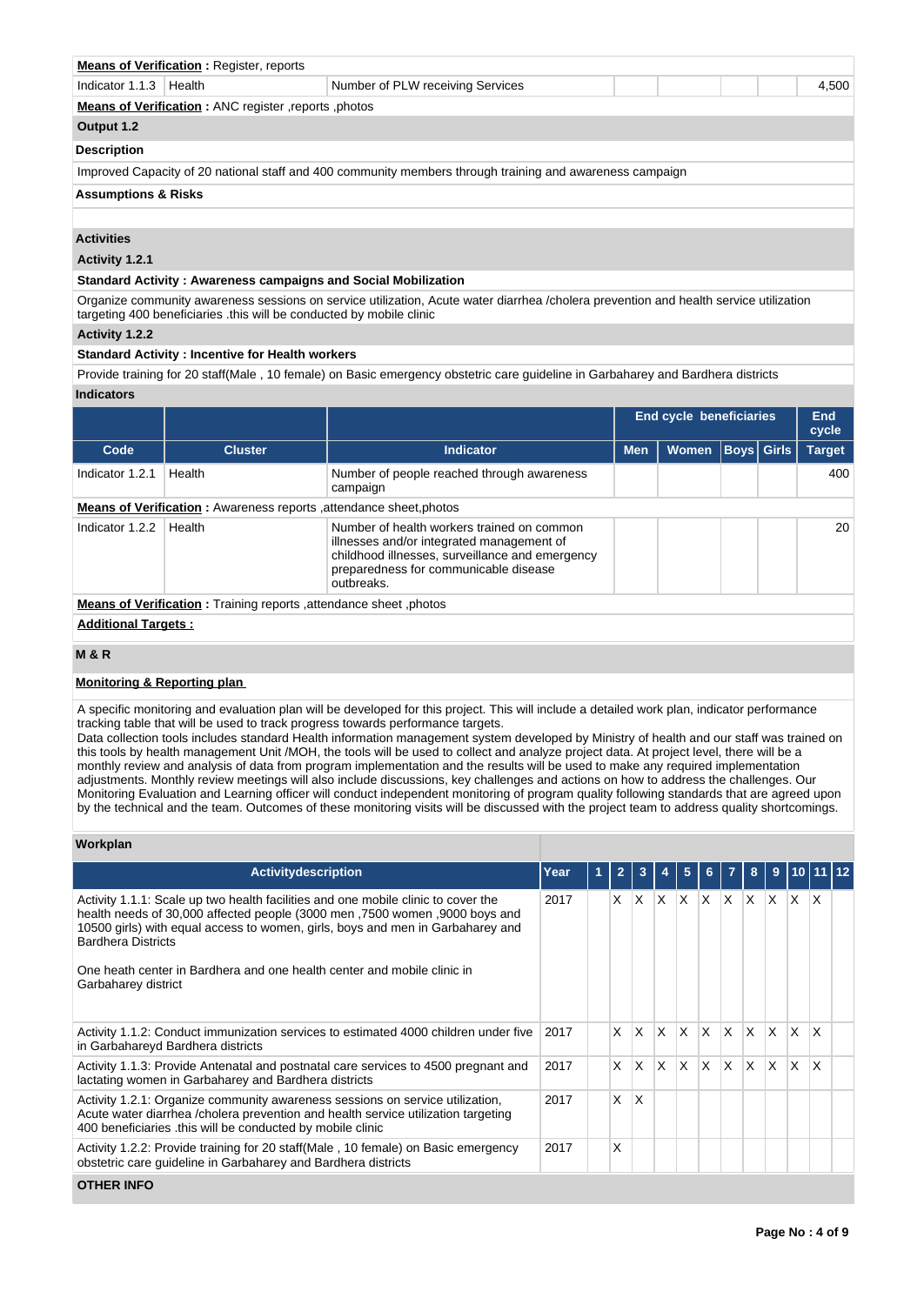#### **Accountability to Affected Populations**

ARD has already connection with local community and currently working with community through community based project where by community members provided a land and ARD established five maternity wards at target districts to provide skilled delivery and other reproductive health services. ARD had discussion with community committee consisting 2 men and 2 women on project needs, design and implementation modalities to ensure accountability to affected population and ensure that quality services are provided to the community , moreover , the beneficiary feedback mechanism were established to ensure that compliance and effective measures to be taken. During implementation of the project , ARD will organize a meeting with community members together with community committee to explain project objectives ,activities ,outcomes, target beneficiaries and how the community will actively participate project implementation e.g recruiting ,site monitoring and .providing security.

ARD will use Do no harm principles. ARD has clear policy and procedures with will be trained for the project staff. To be effective and efficient, To improve, promote and protect the health of people and their communities, we seek to avoid or minimize harm to patients and staff during provision of services, health center environment and day to day activities

Actions to be taken to ensure the principle of Do No harm

Apply standard diagnostic procedures in health centers

Training staff on safety and precaution measures to prevent a serious threat to life

Provision of Protected equipment and PEP at health centers to prevent transmission of infectious disease and prevent disability.

Ensure a high standard of care for patients such as acting in the best interests of their patients or putting patients' interests first.ARD is committed to working in an open and responsible way that builds the trust and respect of all our stakeholders including host community and local government , We also seek to work with affected communities and populations in the best way possible.

ARD will establish Complaints Mechanisms system (provision of contact address (local number) to encourage feedback about our work from all its stakeholders. Where the feedback is received shall respond in a timely and appropriate manner through established mechanisms. ARD committed to have an effective procedure for handling and responding to complaints. Procedures shall be simple, easily understood, the procedure for complaints will be reviewed regularly to ensure and incorporate learning.

ARD understand that affected communities might express concern about:

• How a service has been managed, which has a direct impact on the communities and affected population.

• A concern about the behavior of staff

• The quality of program delivery;

Specific operational complaints and concerns will be dealt with at a project or country program level and immediately resolution of the concerned parties

#### **Implementation Plan**

The target communities will be involved from the project design, plan, implementation through series of meetings and other informal forums. Quarterly meetings will be held with the community members and other stakeholders to update them on project activities and get their valuable input on how best to achieve the desired goals.

ARD proposes 2 health facilities in Bardhere and Garbaharey of Gedo Region,

Each facility will be staffed one nurse, one midwife and one auxiliary nurse

Mobile clinic will function in rural villages (Burdhube, Ceel gadud, buraag villages) and IDPs camps in Garbaharehy district. The mobile team will be staffed one nurse, one midwife, one auxiliary nurse and community health workers

ARD has PCA with UNFPA to provide emergency kits at target facilities to ensure steady supply. Routine immunization activities will be carried out in the facilities by trained nurses. Qualified nurses will be engaged to diagnose and treat common illnesses. Skilled midwives will provide antenatal and delivery services to reduce the high maternal and infant morbidity and mortality. ARD will report the cluster and subcluster for the project progress and other humanitarian situation in the operation areas.

#### **Coordination with other Organizations in project area**

| Name of the organization                                                   | Areas/activities of collaboration and rationale                                                              |
|----------------------------------------------------------------------------|--------------------------------------------------------------------------------------------------------------|
| <b>Health Cluster</b>                                                      | Active participating health cluster meeting at field and Nairobi level to<br>share information with partners |
| Gedo Sub-Health Cluster                                                    | ARD will closly coordinate with the clusster and sub-cluster in the<br>Gedo and other geographic areas.      |
| <b>UNFPA</b>                                                               | UNFPA will support referral system and provide technical guidelines                                          |
| Trocaire                                                                   | We coordinate with Trocaire for referral of complicated cases and for<br>secondary health care interventions |
| <b>Bardhere Hospital</b>                                                   | Pregnant women with complication will be referred to Bardhere<br>hospital                                    |
| Garbaharey Hospital                                                        | Pregnant women with complication will be referred to Garbaharey<br>hospital                                  |
| <b>Environment Marker Of The Project</b>                                   |                                                                                                              |
|                                                                            |                                                                                                              |
| <b>Gender Marker Of The Project</b>                                        |                                                                                                              |
| 2a- The project is designed to contribute significantly to gender equality |                                                                                                              |
| <b>Justify Chosen Gender Marker Code</b>                                   |                                                                                                              |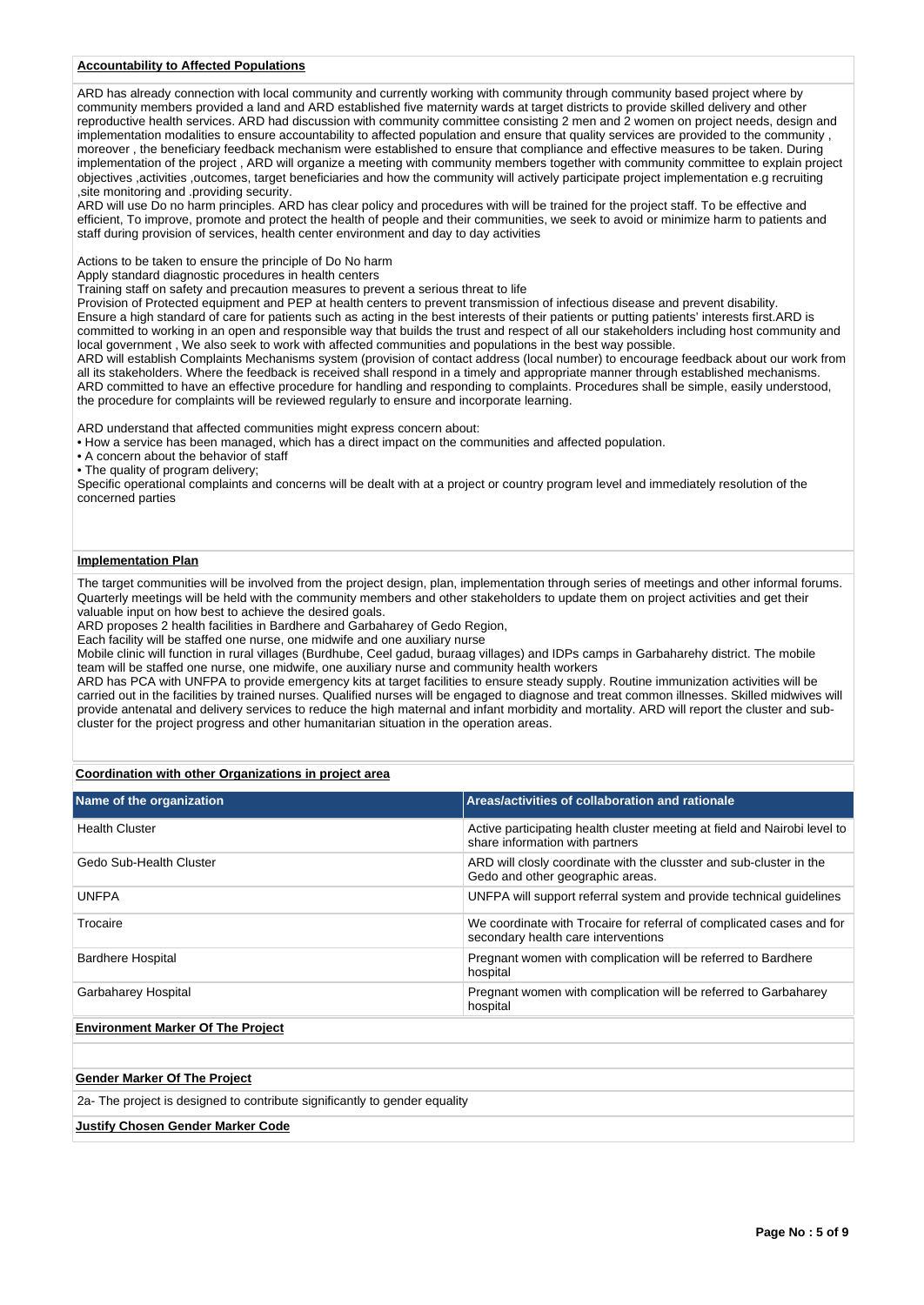Girls and boys as well as men and women will be targeted equally with no discrimination, including on the basis of gender. However, sexual and reproductive health interventions will specifically target women of reproductive age, pregnant and lactating women. Other services that will be offered including outpatient services and health education will also target men.

ARD will make sure that there is equal participation and decision making of female and male in the design, implementation, and monitoring & evaluation process.Women and men will participate equally access to health committee and training.

#### **Protection Mainstreaming**

Protection mainstreaming will be considered in project design and activities minimize the risk of GBV incidents at target locations, e.g the facilities will be access to all people equally and located in secure areas which is accessible and available at 24/7, while mobile clinic will go to rural villages close to their settlement to minimize the risk of SGBV while looking for health care services.

#### **Country Specific Information**

#### **Safety and Security**

According to UNDSS, The Safety and security of target district is relative moderate and calm, there was not major incidents reported in the last quarter, however ARD security officer monitors the situations, there will be a security briefing among staff on daily basis, all staff will be accounted every day.

#### **Access**

The target districts are accessible with relative some government check points along the main road. ARD has an office in Kismayo,Bardhere and Garbahery district and has accessibility to the target locations;

## **BUDGET**

| Code | <b>Budget Line Description</b>                                                                                                                                                                                                                                                                                                                                                                                                                                                                             |   | D / S   Quantity | <b>Unit</b><br>cost     | <b>Duration</b><br>Recurran   charged<br>ce | $\%$<br>to CHF | <b>Total Cost</b> |
|------|------------------------------------------------------------------------------------------------------------------------------------------------------------------------------------------------------------------------------------------------------------------------------------------------------------------------------------------------------------------------------------------------------------------------------------------------------------------------------------------------------------|---|------------------|-------------------------|---------------------------------------------|----------------|-------------------|
|      | <b>Staff and Other Personnel Costs</b>                                                                                                                                                                                                                                                                                                                                                                                                                                                                     |   |                  |                         |                                             |                |                   |
| 1.1  | Project Coordinator                                                                                                                                                                                                                                                                                                                                                                                                                                                                                        | D |                  | $1 \mid 1,800$<br>.00   | 9                                           | 100.00         | 16,200.00         |
|      | The project coordinator will response over all project implementation ,coordination and reporting both interim and final report, at<br>rate of 1800 usd including health benefits.                                                                                                                                                                                                                                                                                                                         |   |                  |                         |                                             |                |                   |
| 1.2  | Health Information Management Officer-                                                                                                                                                                                                                                                                                                                                                                                                                                                                     | D | 1 <sup>1</sup>   | 800.0<br>0              | 9                                           | 100.00         | 7,200.00          |
|      | PLAN and coordinate on job training to health staff on health management information data collection, data entry and reporting<br>Support collection, review data collection from health centers, identifying potential gaps, and data review and data utilization<br>Participate regional meeting organized by ministry of health on Health management roll out process<br>Prepare and submit by weekly and monthly report to prorgamme coordinator<br>Participate assessment and surveys at field level. |   |                  |                         |                                             |                |                   |
| 1.3  | Nurses (one per facility) for two fixed health center                                                                                                                                                                                                                                                                                                                                                                                                                                                      | D |                  | 2 400.0<br>O            | 9                                           | 100.00         | 7,200.00          |
|      | in a total of two nurses (one nurses per facility, She/He provide general and preventative care, conduct check-ups, treat illnesses,<br>order lab tests and prescribe medication for children and adult.<br>Immunization of children (BCG, OPV, PENTA, and Measles)                                                                                                                                                                                                                                        |   |                  |                         |                                             |                |                   |
| 1.4  | Auxiliary nurses (one per facility and one for mobile)                                                                                                                                                                                                                                                                                                                                                                                                                                                     | D | 3                | 250.0<br>$\Omega$       | 9                                           | 100.00         | 6,750.00          |
|      | in a total of three auxiliary nurses to support nurses for register of patient, vaccination and drug distribution                                                                                                                                                                                                                                                                                                                                                                                          |   |                  |                         |                                             |                |                   |
| 1.5  | Nurse for mobile clinic -one nurse                                                                                                                                                                                                                                                                                                                                                                                                                                                                         | D | 1 <sup>1</sup>   | 400.0<br>0              | 9                                           | 100.00         | 3,600.00          |
|      | one nurses for mobile clinic will provide general and preventative care, conduct check-ups, treat illnesses, order lab tests and<br>prescribe medication for children and adult.<br>Immunization of children (BCG, OPV, PENTA, and Measles)                                                                                                                                                                                                                                                                |   |                  |                         |                                             |                |                   |
| 1.6  | Community workers (six)                                                                                                                                                                                                                                                                                                                                                                                                                                                                                    | D |                  | 6 200.0<br><sup>0</sup> | 9                                           | 100.00         | 10,800.00         |
|      | in a total of six community workers recruited from community, working in Garbaharey and Bardhere district, his/her work include<br>active case finding, malaria treatment and early referral of cases to the facilities.                                                                                                                                                                                                                                                                                   |   |                  |                         |                                             |                |                   |
| 1.7  | Finance officer (one person                                                                                                                                                                                                                                                                                                                                                                                                                                                                                | D | 1 <sup>1</sup>   | 800.0<br>$\Omega$       | 9                                           | 100.00         | 7,200.00          |
|      | His/her task include prepare financial reports including transaction detail report, maintain and reconcile the general ledger,<br>Maintain the purchase order system, Ensure transactions are properly recorded and entered into the computerized accounting<br>system, Prepare income statements, Prepare balance sheets and ensure both interim and final report are in place.                                                                                                                           |   |                  |                         |                                             |                |                   |
| 1.8  | Security (total four)                                                                                                                                                                                                                                                                                                                                                                                                                                                                                      | D |                  | 4 200.0<br>0            | 9                                           | 100.00         | 7,200.00          |
|      | four security guards to support mobile teams and over charge of safety and security of staf                                                                                                                                                                                                                                                                                                                                                                                                                |   |                  |                         |                                             |                |                   |
| 1.9  | Lab technicians for two health facilities                                                                                                                                                                                                                                                                                                                                                                                                                                                                  | D | 2 <sup>1</sup>   | 400.0<br>0              | 9                                           | 100.00         | 7,200.00          |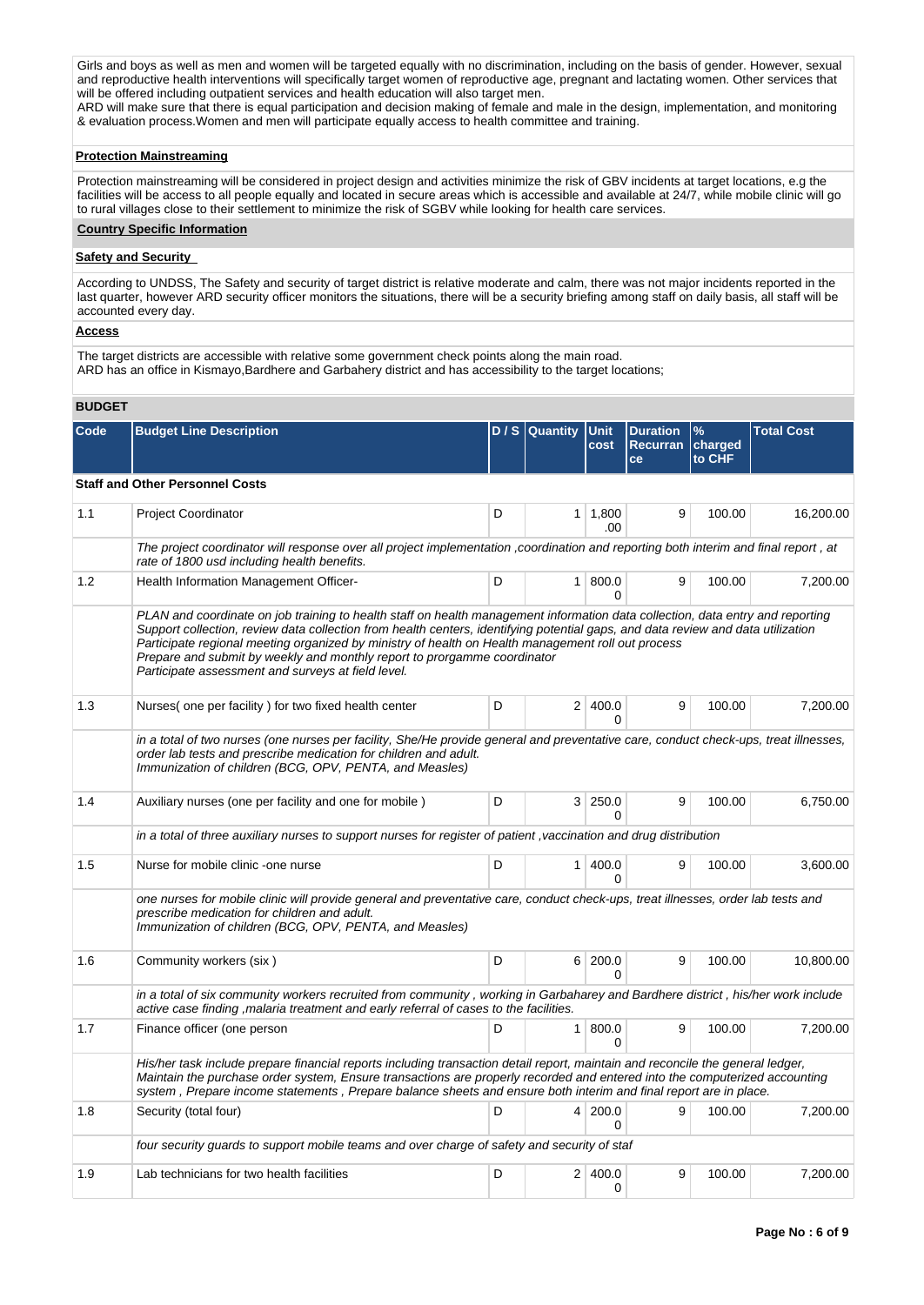|                  | laboratory technician responsible for conducting chemical, physical, and microbiological laboratory tests of solids                                                                                                                                                                                                                                                                                                                                                                                                                                                                                                                                       |   |                |                            |              |        |            |
|------------------|-----------------------------------------------------------------------------------------------------------------------------------------------------------------------------------------------------------------------------------------------------------------------------------------------------------------------------------------------------------------------------------------------------------------------------------------------------------------------------------------------------------------------------------------------------------------------------------------------------------------------------------------------------------|---|----------------|----------------------------|--------------|--------|------------|
| 1.10             | Cleaner (total four)                                                                                                                                                                                                                                                                                                                                                                                                                                                                                                                                                                                                                                      | D |                | 4 200.0<br>$\Omega$        | 9            | 100.00 | 7,200.00   |
|                  | four cleaner for the health facilities, Undertake washing of floor, wall and transporting waste material to designated collection<br>points as well as Cleaning toilets                                                                                                                                                                                                                                                                                                                                                                                                                                                                                   |   |                |                            |              |        |            |
| 1.11             | midwives (1 per facility and one for mobile)                                                                                                                                                                                                                                                                                                                                                                                                                                                                                                                                                                                                              | D |                | 3 400.0<br>0               | 9            | 100.00 | 10,800.00  |
|                  | midwives per facility, they assist women in all stages of pregnancy, childbirth and post-delivery.<br>undertaking antenatal care, monitoring the foetus during labour<br>taking patient samples, pulses, temperatures and blood pressures                                                                                                                                                                                                                                                                                                                                                                                                                 |   |                |                            |              |        |            |
| 1.12             | Doctor (one per district) - Garbaharey and Bardhera                                                                                                                                                                                                                                                                                                                                                                                                                                                                                                                                                                                                       | D |                | $2 \mid 1,200$<br>.00      | 9            | 100.00 | 21,600.00  |
|                  | The task include : He. /she will examine, diagnose and treat patients. The doctor will work as general practice physicians,<br>undertaking patient consultations and physical examinations, assessing and planning treatment requirements, performing<br>surgical procedures, writing reports and maintaining records and promoting health education                                                                                                                                                                                                                                                                                                      |   |                |                            |              |        |            |
|                  | <b>Section Total</b>                                                                                                                                                                                                                                                                                                                                                                                                                                                                                                                                                                                                                                      |   |                |                            |              |        | 112,950.00 |
|                  | <b>Supplies, Commodities, Materials</b>                                                                                                                                                                                                                                                                                                                                                                                                                                                                                                                                                                                                                   |   |                |                            |              |        |            |
| 2.1              | essential drugs (two health center & one mobile) in<br>Garbaharey and Bardhera district                                                                                                                                                                                                                                                                                                                                                                                                                                                                                                                                                                   | D | 1 <sup>1</sup> | 14,99<br>5.12              | $\mathbf{1}$ | 100.00 | 14,995.12  |
|                  | There are supplies required for Garbaharey & Bardharea health and Mobile clinic to provide treatment for patients. We noted that<br>due to fund gaps and UN procurement of supplies take long, it is important to procure emergency medical supplies for two health<br>centers and mobile team and mainly intended for primary health care level<br>The supplies will have a significant impact on the quality of patient care. List of essential drugs will be procured, stored and<br>distributed to health facilities, ARD will ensure to prevent stock out and delays of supplies. USD 14,995.12 as per the attached<br>BOQ.                          |   |                |                            |              |        |            |
| 2.2              | Staff training on Basic emergency obstetric care -20 staff                                                                                                                                                                                                                                                                                                                                                                                                                                                                                                                                                                                                | D |                | $1 \mid 2,948$<br>.00      | 1            | 100.00 | 2,948.00   |
|                  | twenty staff wil be trained on basic emergency obstetric care guidlines                                                                                                                                                                                                                                                                                                                                                                                                                                                                                                                                                                                   |   |                |                            |              |        |            |
| 2.3              | warehouse Rent in Garbarahey Dstrict                                                                                                                                                                                                                                                                                                                                                                                                                                                                                                                                                                                                                      | D | 1 <sup>1</sup> | 400.0<br>0                 | 9            | 100.00 | 3,600.00   |
|                  | This is cost for warehouse in Garbahery district for storage of drugs, supplies and equipment, ARD recruited store keeper who is<br>responsible to take the reasonable care of the goods and safeguard them against various risks. For any loss or damage<br>sustained by goods, warehouse keeper shall be liable to the owner of the goods                                                                                                                                                                                                                                                                                                               |   |                |                            |              |        |            |
| 2.4              | community awareness sessions on services utilization and<br>acute water diarrhea - target 400 people                                                                                                                                                                                                                                                                                                                                                                                                                                                                                                                                                      | D |                | $1 \mid 8,825$<br>.00      | 1            | 100.00 | 8,825.00   |
|                  | community awareness sessions on utilization of services, Acute water diarrhea prevention targeting 400 community members                                                                                                                                                                                                                                                                                                                                                                                                                                                                                                                                  |   |                |                            |              |        |            |
|                  | <b>Section Total</b>                                                                                                                                                                                                                                                                                                                                                                                                                                                                                                                                                                                                                                      |   |                |                            |              |        | 30,368.12  |
| <b>Equipment</b> |                                                                                                                                                                                                                                                                                                                                                                                                                                                                                                                                                                                                                                                           |   |                |                            |              |        |            |
| 3.1              | Equipments for delivery WARD- two health health centers                                                                                                                                                                                                                                                                                                                                                                                                                                                                                                                                                                                                   | D |                | $1 \mid 6,450 \mid$<br>.00 | 1            | 100.00 | 6,450.00   |
|                  | These are equioments for delivery WARD in Garbaharey and Bardhera health centers (including delivery beds, postanal beds<br>and examination beds for two health centers) the beds will be used for examining pregnant mothers and delivery purpose. The<br>main beneficiaries will be pregnant and postnatal mothers.<br>Delivery Reproductive health set include (Forceps, Sponge Holding, 200mm<br>Needle holder, Mayo, 160mm<br>Scissors, Mayo, Curved, 150mm<br>Scissors, Epiotomy, Braun-sadler, 145mm<br>Scissors, umbilical, 105mm<br>Speculum, vaginal, Auvard<br>Speculum, vaginal, Sims<br>Bowl, lotion, s/s, 6 liters<br>Instrument Container, |   |                |                            |              |        |            |
|                  | <b>Section Total</b>                                                                                                                                                                                                                                                                                                                                                                                                                                                                                                                                                                                                                                      |   |                |                            |              |        | 6,450.00   |
| <b>Travel</b>    |                                                                                                                                                                                                                                                                                                                                                                                                                                                                                                                                                                                                                                                           |   |                |                            |              |        |            |
| 5.1              | Vehicle rent (two vehicle) in Garbaharey and Bardhera                                                                                                                                                                                                                                                                                                                                                                                                                                                                                                                                                                                                     | D |                | $2 \mid 1,800$<br>.00      | 9            | 100.00 | 32,400.00  |
|                  | Two vehicle is required, one for mobile clinic team and function as outreach team to cover 4 locations while other will be used for<br>office supervision, monitoring and staff transportation. The standard rate of vehicle rent is US\$1800/month cost include driver,<br>maintenance and fuel                                                                                                                                                                                                                                                                                                                                                          |   |                |                            |              |        |            |
|                  | <b>Section Total</b>                                                                                                                                                                                                                                                                                                                                                                                                                                                                                                                                                                                                                                      |   |                |                            |              |        | 32,400.00  |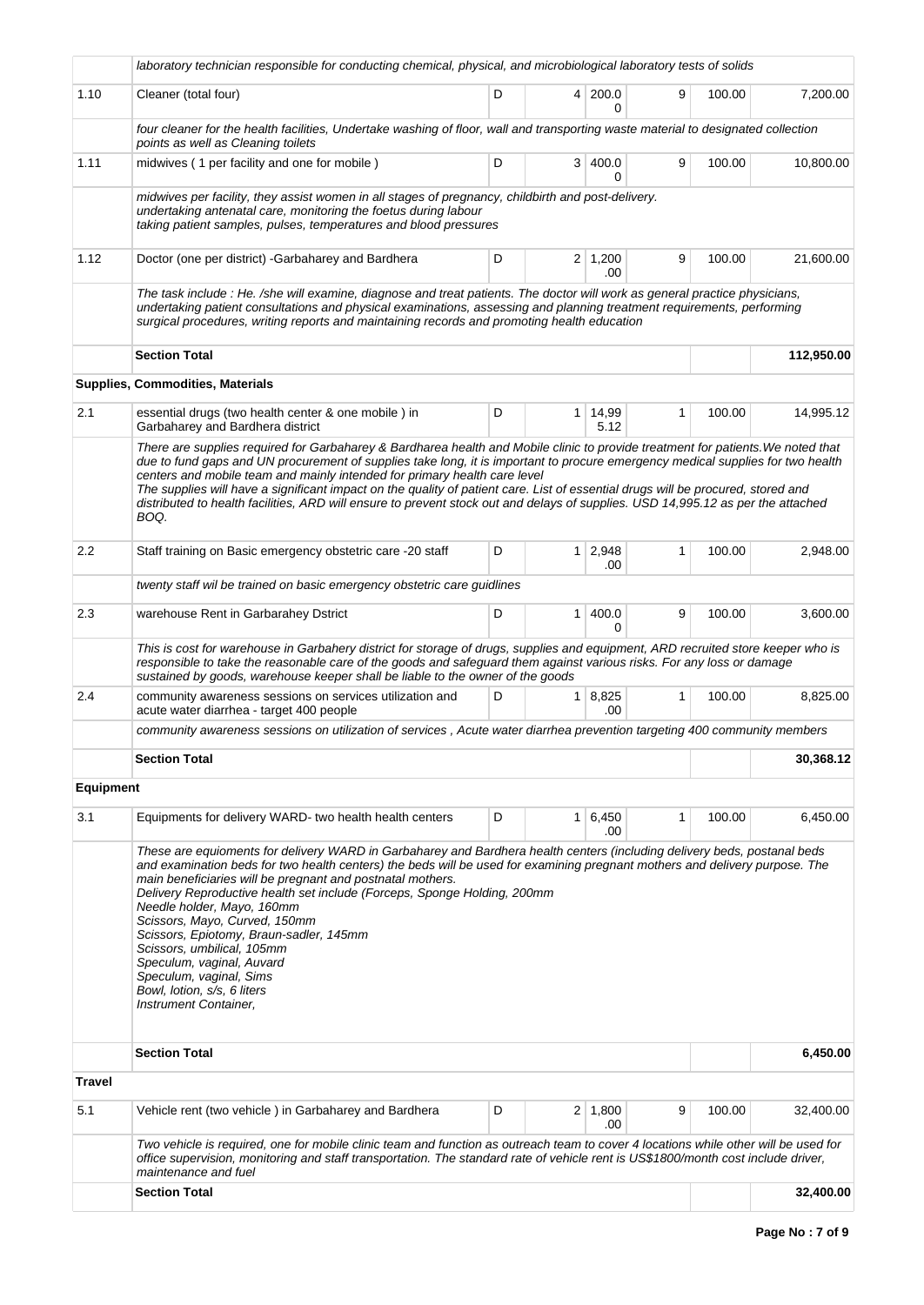|                   | <b>General Operating and Other Direct Costs</b>                                                                                                                                                 |   |       |            |   |        |            |
|-------------------|-------------------------------------------------------------------------------------------------------------------------------------------------------------------------------------------------|---|-------|------------|---|--------|------------|
| 7.1               | Office rent in Garbaharey                                                                                                                                                                       | D | 1     | 500.0<br>0 | 9 | 100.00 | 4,500.00   |
|                   | Budget reduced to 500<br>The office is where we will be using our administrative work and to support project implementation, guidance and monitoring of<br>day to day activities and reporting. |   |       |            |   |        |            |
|                   | <b>Section Total</b>                                                                                                                                                                            |   |       |            |   |        | 4,500.00   |
| <b>SubTotal</b>   |                                                                                                                                                                                                 |   | 38.00 |            |   |        | 186,668.12 |
| Direct            |                                                                                                                                                                                                 |   |       |            |   |        | 186,668.12 |
| Support           |                                                                                                                                                                                                 |   |       |            |   |        |            |
| <b>PSC Cost</b>   |                                                                                                                                                                                                 |   |       |            |   |        |            |
|                   | <b>PSC Cost Percent</b>                                                                                                                                                                         |   |       |            |   |        | 7.00       |
| <b>PSC Amount</b> |                                                                                                                                                                                                 |   |       |            |   |        | 13,066.77  |
| <b>Total Cost</b> |                                                                                                                                                                                                 |   |       |            |   |        | 199,734.89 |

# **Project Locations**

| <b>Location</b>                       | <b>Estimated</b><br>percentage<br>of budget<br>for each<br><b>location</b> | <b>Estimated number of beneficiaries</b><br>for each location |       |                   | <b>Activity Name</b> |              |                                                                                                                                                                                                                                                                                                                                                                                                                                                                                                                                                                                                                                                                                                                                                                                                      |
|---------------------------------------|----------------------------------------------------------------------------|---------------------------------------------------------------|-------|-------------------|----------------------|--------------|------------------------------------------------------------------------------------------------------------------------------------------------------------------------------------------------------------------------------------------------------------------------------------------------------------------------------------------------------------------------------------------------------------------------------------------------------------------------------------------------------------------------------------------------------------------------------------------------------------------------------------------------------------------------------------------------------------------------------------------------------------------------------------------------------|
|                                       |                                                                            | <b>Men</b>                                                    | Women | <b>Boys</b>       | Girls                | <b>Total</b> |                                                                                                                                                                                                                                                                                                                                                                                                                                                                                                                                                                                                                                                                                                                                                                                                      |
| Gedo -> Baardheere -><br>Baardheere   |                                                                            | 50 1,500                                                      |       | 3,750 4,500 5,250 |                      |              | 15,00 Activity 1.1.1 : Scale up two health facilities and<br>0 one mobile clinic to cover the health needs of<br>30,000 affected people (3000 men,7500 women<br>,9000 boys and 10500 girls) with equal access to<br>women, girls, boys and men in Garbaharey and<br><b>Bardhera Districts</b><br>One heath center in Bardhera and one health<br>center and mobile clinic in Garbaharey district<br>Activity 1.2.1 : Organize community awareness<br>sessions on service utilization, Acute water<br>diarrhea / cholera prevention and health service<br>utilization targeting 400 beneficiaries this will be<br>conducted by mobile clinic<br>Activity 1.2.2 : Provide training for 20 staff(Male,<br>10 female) on Basic emergency obstetric care<br>guideline in Garbaharey and Bardhera districts |
| Gedo -> Garbahaarey -><br>Garbahaarey |                                                                            | 50 1,500                                                      |       | 3,750 4,500 5,250 |                      |              | 15,00 Activity 1.1.1 : Scale up two health facilities and<br>0 one mobile clinic to cover the health needs of<br>30,000 affected people (3000 men, 7500 women<br>,9000 boys and 10500 girls) with equal access to<br>women, girls, boys and men in Garbaharey and<br><b>Bardhera Districts</b><br>One heath center in Bardhera and one health<br>center and mobile clinic in Garbaharey district<br>Activity 1.2.1 : Organize community awareness<br>sessions on service utilization, Acute water<br>diarrhea /cholera prevention and health service<br>utilization targeting 400 beneficiaries this will be<br>conducted by mobile clinic<br>Activity 1.2.2 : Provide training for 20 staff(Male,<br>10 female) on Basic emergency obstetric care<br>guideline in Garbaharey and Bardhera districts |

## **Documents**

| <b>Category Name</b>     | Document Description |
|--------------------------|----------------------|
| Signed Project documents | `NA                  |